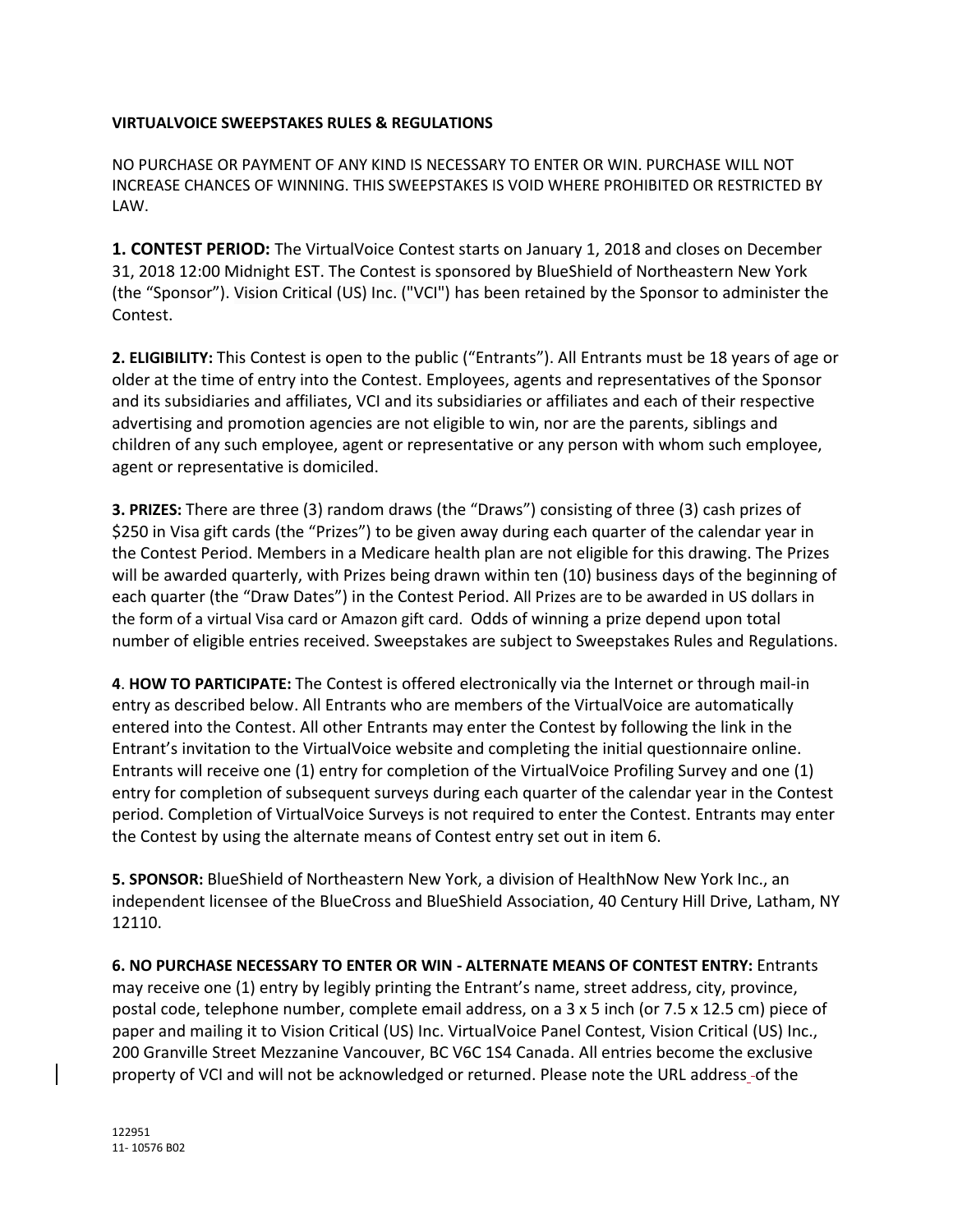survey, www.virtualvoiceneny.com, is necessary to identify the specific contest being entered. Mailin entries that do not include the URL address will not be valid.

**7. CONTEST DRAW(S):** The draw will be held in Vancouver, British Columbia, Canada within ten (10) business days of each of the Draw Dates from all eligible entries received. Winners will be determined by random drawing from all eligible entries received by VCI by midnight on the last day of the preceding quarter. The odds of winning depend on the number of eligible entries received. The odds of an entry winning any Prize will be the same, whether the entry was automatically generated or by alternate means of entry.

**8. PRIZE AWARDING:** Prizes will be awarded only on verification by VCI that all contest requirements have been met by the winners. Each Prize must be accepted as awarded and no substitution, transfer, conversion or assignment of Prizes will be allowed, unless at the discretion of the Sponsor and/or VCI which may substitute a Prize of comparable or greater value. No correspondence will be entered into except with selected Entrants at the email address listed on the VCI systems, or on the mail-in entries. VCI will notify the winner by email within fifteen (15) business days of the Draw Date. The winner will have two (2) calendar days from notification to accept the Prize by email, and will be instructed whom to contact at that time. VCI or Sponsor is not responsible for and shall not be liable for late, lost, misdirected, or unsuccessful efforts to notify the winner. If a selected Entrant cannot be contacted within the allotted time VCI reserves the right to void that entry and select another eligible Entrant for that Prize (and in the event that the subsequent selected Entrant cannot be contacted or fails to respond, a further Entrant will be selected, until a winner is determined, provided further that in the event that a winner is not determined after attempts have been made to contact three (3) Entrants, VCI may elect not to conduct any further redraws and not award such Prize). In order to be declared an official winner the selected Entrants must correctly answer a time-limited, skill-testing mathematical question without mechanical or other assistance. The selected Entrants may be required to complete, and return to VCI a web-based Winner Notification survey within two (2) business days of receipt.- If a selected Entrant fails to complete, and return the Web-based Winner Notification Survey to VCI within two (2) business days and/or provides an incorrect answer to the skill-testing mathematical question, VCI reserves the right to void that entry and select another eligible Entrant for that Prize. By completing and returning the Survey Notification Form, the Entrant is required to: (i) consent to VCI providing the Entrant's name, email address and province/state details to VCI for VCI to contact the Entrant to fulfill the Prize; (ii) acknowledge that to fulfill the Prize, the Entrant may be required to set up a password-protected account with VCI. And (iii) gives permission to the Sponsor and VCI, at their option, to publish or otherwise use the Entrant's name, address, photograph, voice and comments, without compensation, in any publicity carried out by the Sponsor or VCI or their respective advertising agencies. Any Prize awarded will be delivered by the Sponsor, VCI or by a third-party retained by the Sponsor or VCI for the purpose of fulfilling the prize (in which case the Entrant consents to the disclosure of his/her name, address and such other personal information as is required for the limited purpose of delivering the prize to the winner) to the official winner within 10 days after receipt of the fully completed web-based Winner Notification Survey, including the correct answer to the skill testing mathematical question.